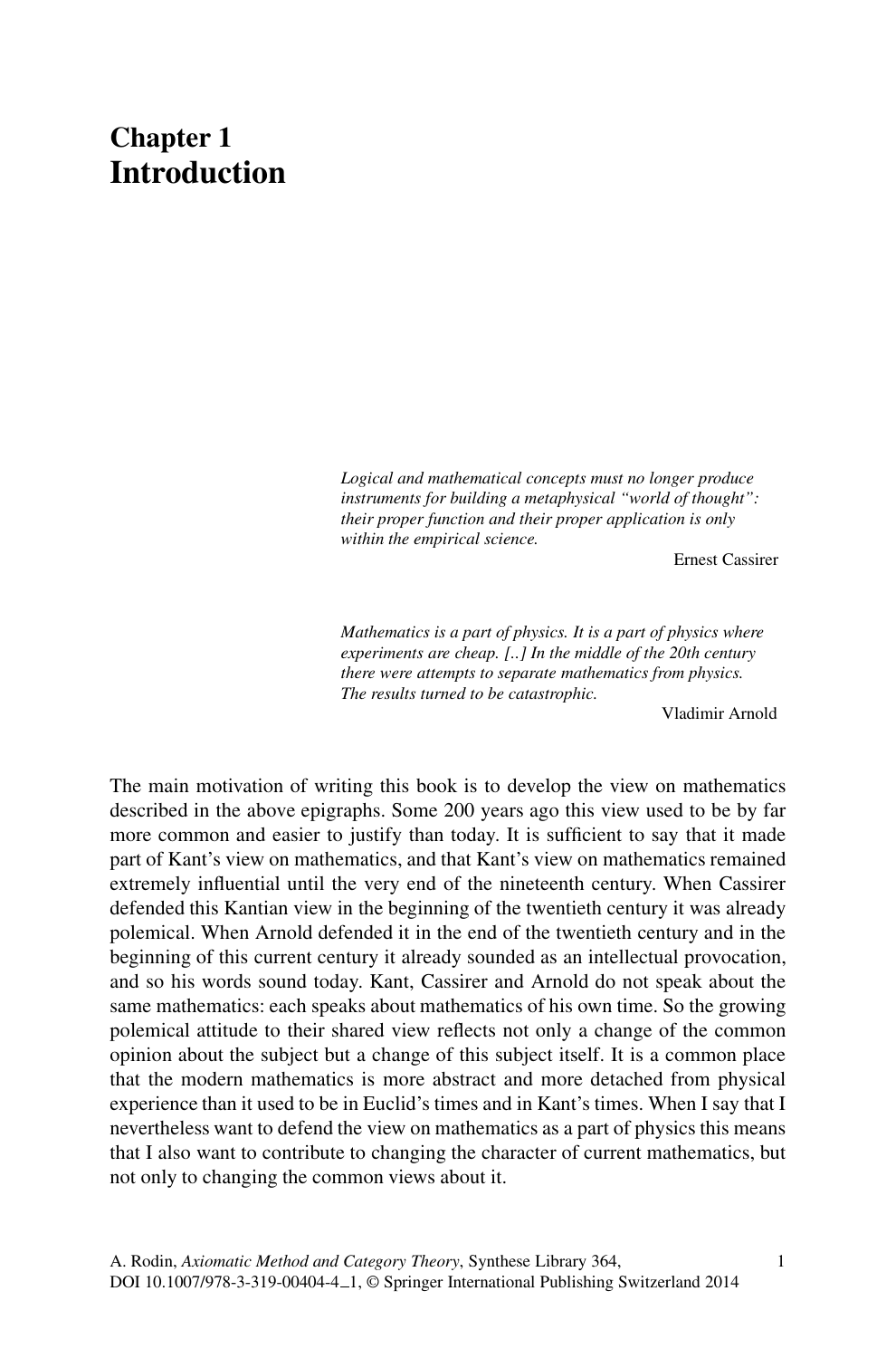The above is a motivation behind this book but not its purpose. The purpose is much more limited. In order to justify the view on mathematics as part of physics I would need to write at least as much about physics as about mathematics. But this book is mainly about mathematics and about logic; physics is mentioned in it only occasionally. Yet more specifically I shall focus on the Axiomatic Method and Category Theory (including the categorical logic, which is a part of modern logic using category-theoretic methods). Let me explain why.

When Arnold talks about recent attempts to separate mathematics from physics he has in mind *Elements of Mathematics* by Nicolas Bourbaki (1939–1988) that aims at developing the whole of mathematics systematically from the first principles, i.e., on an axiomatic basis. Bourbaki's *Elements* continue the long tradition of presenting renewed foundations of mathematics in the form of *Elements*: this tradition begins with Euclid's *Elements* (and earlier versions of Greek *Elements* that have been lost) and continues through the whole history of mathematics until today. (I say a bit more about this tradition in the introductory part of Part **I**.) Arnold sees the key to the problem in Bourbaki's Axiomatic Method, and takes a notoriously hostile attitude towards the Axiomatic Method in general. I observe on my part that the problem of separating mathematics from physics concerns the specific form of the Axiomatic Method used by Bourbaki rather the Axiomatic Method in general. It is clear, in particular, that Euclid's method does not produce the same effect. And I further observe that Bourbaki's Axiomatic Method is a version of Hilbert's Axiomatic Method presented in Hilbert's *Foundations of Geometry* of 1899, which is another example of renewed mathematical *Elements* playing a more special but perhaps even more important role in the twentieth century mathematics than Bourbaki's *Elements*. So I conclude that the origin of Arnold's problem should be traced back at least to the beginning rather than only to the middle of the twentieth century. This explains my focus on Axiomatic Method and its history.

Why Category Theory? The mathematical notion of category (which has no immediate relation to the philosophical notion widely known under this name) was invented in 1945 by Eilenberg and MacLane for general purposes, some of which I explain in Chap. **9**, see also Kromer (2007) for details. In his thesis defended in 1963 (Lawvere 1963) and a series of papers based on this thesis (Lawvere 1964, 1966a,b, 1967). Lawvere put forward a program of categorical (i.e., categorytheoretic) foundations of mathematics and opened a new research field known today under the name of categorical logic, see Marquis and Reyes (2012) for the most recent historical account. Although Lawvere and other people who pursued the program of categorical foundations have never explicitly challenged Hilbert's Axiomatic Method (albeit they did and do challenge some special applications of this method, most importantly its applications in the standard axiomatic set theories) I shall try to show in this book that some recent works in categorical logic and new foundations of mathematics effectively modify Hilbert's Axiomatic Method and develop it in a wholly new direction. As it always happens in the intellectual history this new development continue some earlier developments, which I shall also take into account. In the last Chapter of this book I generalize upon these tendencies and describe a hypothetical New Axiomatic Method, which admittedly does not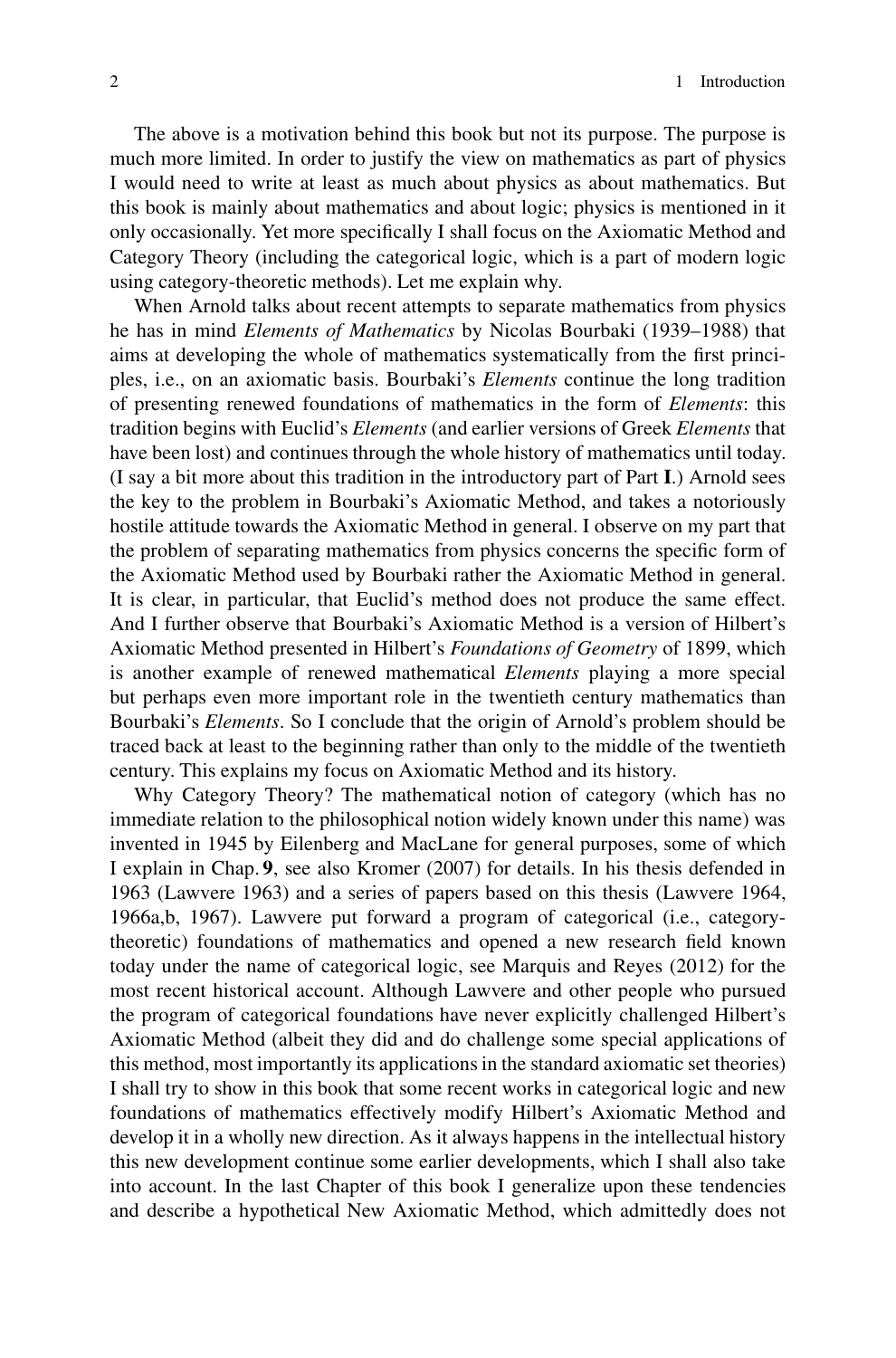yet exist in the form of precise logical and mathematical procedure. I hope that my proposed general philosophical vision of this new method will contribute to its future technical development and also help to use it outside the pure mathematics and its philosophy.

As the reader shall see the New Axiomatic Method establishes closer relationships between mathematics and physics and so suggests a solution of Arnold's problem. Although I cannot fully justify this claim in this book (because I am not going to discuss physics systematically) I do prepare a philosophical background for such a justification. The issue of relationships between mathematics and physics is a hardcore philosophical issue, and I believe that Arnold's problem cannot be solved without taking this philosophical issue seriously. Another hardcore philosophical issue that comes into the play as soon as one discusses the use of Axiomatic Method in mathematics is the relationships between mathematics and logic. This latter philosophical issue unlike the former is in the focus of this book. The main philosophical dilemma that I consider is, roughly, this: either (i) logic is fundamental in the sense that it gives us an independent access to an ideal space of logical possibilities where the actual world exists side-by-side with plenty of other possible worlds, which can be explored only mathematically, or as Cassirer insists in the above epigraph, (ii) logic and mathematics must stick to the actual world as we know it through empirical sciences, and by all means must avoid producing possible "metaphysical worlds of thought" even if these appear more logically coherent and more mathematical beautiful than our actual world. With many important reservations that this rough formulation requires I shall defend the latter view. The former view (which also obviously needs a more precise formulation) I call *logicism*, and when it is applied to mathematics I call it *mathematical logicism*. Beware that this meaning of "mathematical logicism" is broader than Russell's radical version of mathematical logicism according to which mathematics *is* logic (Russell 1903). So a central purpose of this book is to refute mathematical logicism and defend an alternative way of thinking about logic and mathematics.

Talking about these philosophical issues I would like to stress that I study primarily their implementation in mathematics. When in the beginning of the twentieth century Cassirer, Russell and other people discussed hot philosophical issues concerning mathematics and logic they not only made general philosophical arguments but also referred to the actual state of affairs in their contemporary science and to the history of these subjects. They also often contributed themselves to the ongoing research in mathematics and logic. In this book I follow the same pattern of philosophical discussion paying a lot of attention to some recent mathematical works and to the history of the subject but without trying to make any mathematical contribution.

Before I summarize the content of this book chapter by chapter let me say a few more words about its style and its methodology. I stick to the traditional idea according to which philosophy and its history naturally combine together. When this view is applied to the philosophy of science and mathematics the result is sometimes called the *historical epistemology* (Rheinberger 2010). So what I am doing in this book can be described as a historical epistemology of logic and mathematics.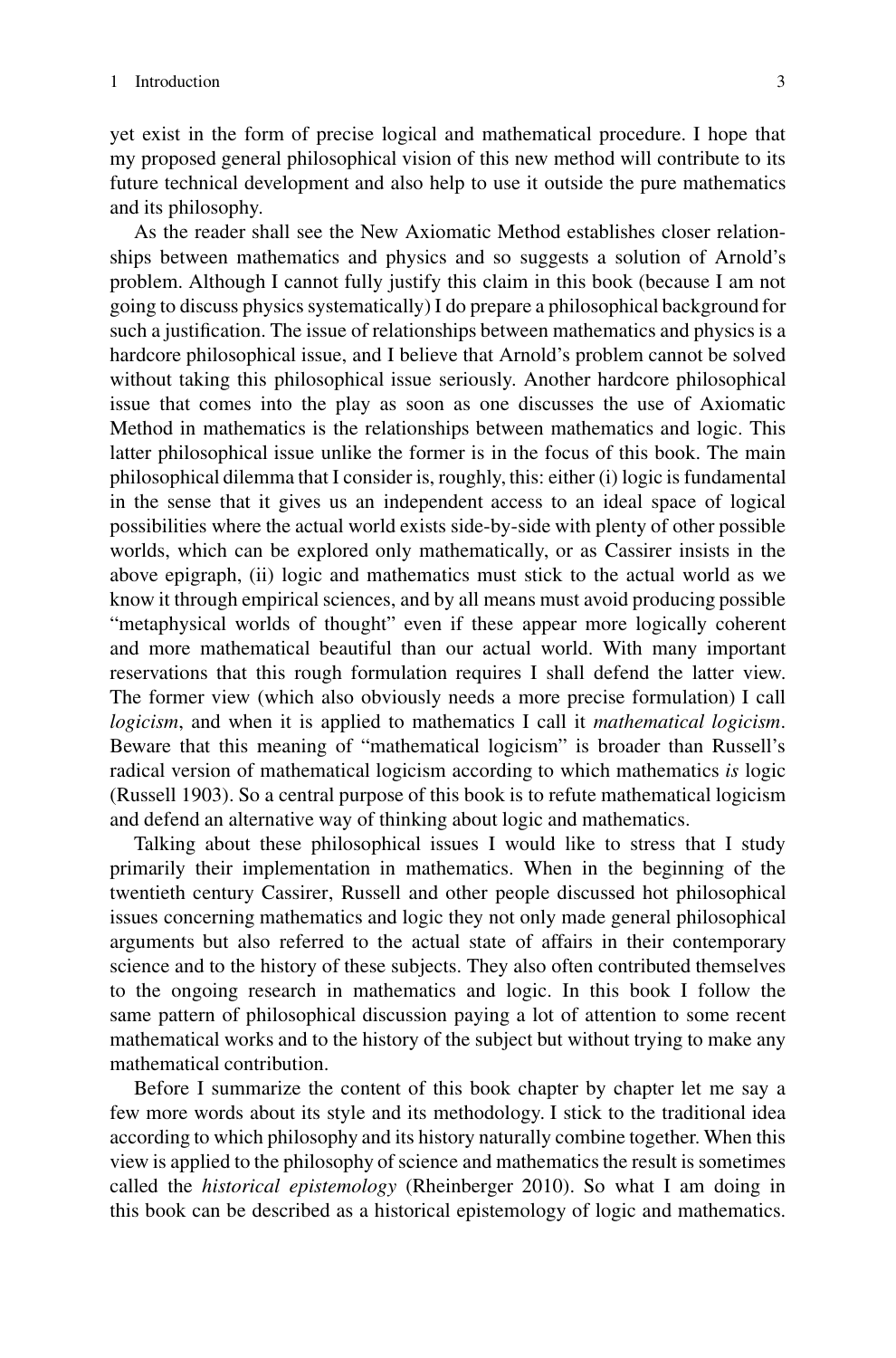However one important reservation is here in order. In my understanding the past history, the present state of affairs and the anticipated future of a given discipline are parts of the same whole. This whole can be described as the current state of affairs in a broader sense of the word, which includes both the historical reflection upon the past and the projection towards the future of the given discipline. When I talk in this book about mathematics and its philosophy I think about these subjects in this way. When such a view is called historical this should mean the attention to development of the given discipline but not the exclusive attention to its past.

Although I write about logic and mathematics I don't use myself any formal logical or other mathematical means for expressing and justifying my arguments. A century ago this point would be hardly worth mentioning but since using formal methods in philosophy in general and in philosophy of mathematics in particular is nowadays popular (particularly in the philosophical school that calls itself *Analytic philosophy*) this point requires some explanations. Without going into a long discussion on this sensitive issue let me boldly express my believe that the natural language and the philosophical prose remain so far the best instruments for historical and philosophical work, or at least for the kind of such work that I want to do. The clarity and the exactness that formal methods bring to philosophy come with a price, which for my purposes is unacceptable. This price amounts to certain philosophical assumptions, without which these formal methods cannot work. I am not prepared to pay this price until I can see clearly these assumptions and thus know the price exactly. A philosophical and historical analysis of the notion of logical formalization is a part of my present project (see particularly Chaps. **3** and **10**). Even if a formal theory of formalization is possible I cannot see that it can be useful for this purpose. I shall not return to the question of using formal methods in philosophy in what follows but the reader will see that my analysis of the idea of logical formalization hardly supports the idea of using it as an universal instrument for philosophizing.

Although I am not going to use formal methods for philosophical purposes the reader will find below a lot of rudimentary mathematics. Since this book is about mathematics, and a part of this book is about very recent mathematics, which still remains a work in progress (see Sects. **7.9–7.10**), this is not surprising. So let me explain my strategy of presenting the relevant mathematical content and mention some mathematical prerequisites for reading this book. My intention is to make this book readable both for a working mathematician interested in philosophy and history of this discipline and for a philosopher like myself, who studies (or wants to study) mathematics and its history, and finds a broad philosophical inspiration in this discipline. To present a fragment of modern mathematics to a wider audience is a very challenging task, which normally should not be combined with any philosophical agenda. I certainly do have a philosophical agenda, which I have already outlined earlier in this Introduction. This is why writing this book I have tried to reduce the burden of explaining mathematics to minimum. At the same time I tried to avoid any *metaphoric* talk about mathematical concepts – even if some people would argue that any talk about mathematics outside the pure mathematics is doomed to be metaphoric. So I could not avoid the burden of explaining some mathematics completely but tried to use the most elementary examples and also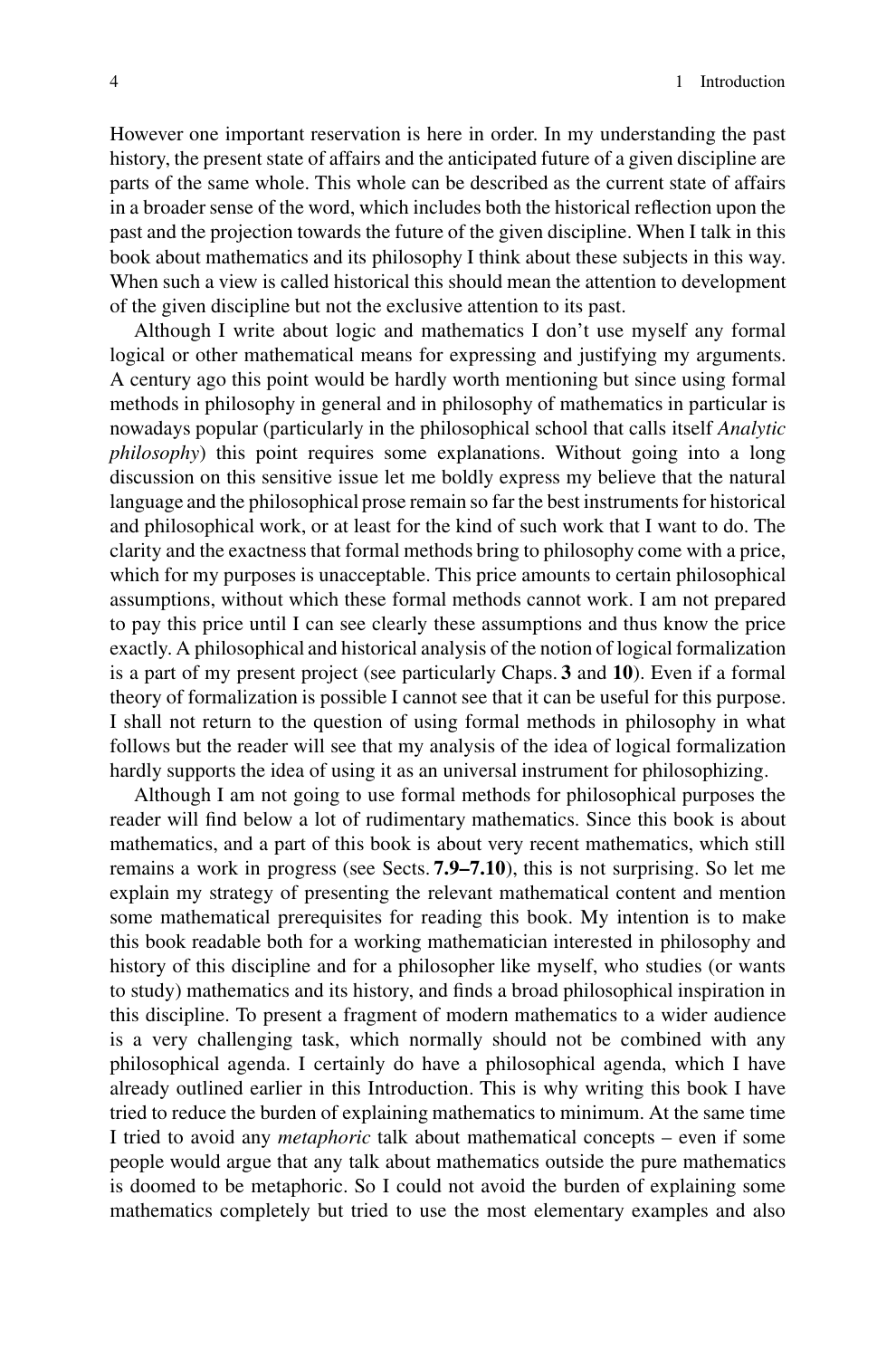tried to use some existing introductory expositions when such were available. In each particular case I refer to the existing mathematical literature and chose this literature accordingly to my specific purpose.

For the first superficial reading the given book is self-sustained and, as I hope, it gives a right idea of what I am after. A more attentive critical reading is by far more demanding. The ideal judge of this book is a working mathematician who is also a working philosopher and working historian of mathematics having some broader philosophical and scientific interests, which include some interest in physics, its history and its philosophy. I know several people who at some degree of approximation fit this description but I rather imagine an average reader of this book as a person like myself who during these recent years has learnt some philosophy, some mathematics and some history of both subjects, and who tries to make these ends meet. I shall say more about the mathematical prerequisites and give some suggestions for reading (in addition to references found in the main text) in the following summary of the Chapters.

Part I of this book treats the history of Axiomatic Method. As I have already explained this history is not only about the past. Only Chap. **2** on Euclid concerns what is indeed in the past (albeit in Sect. **2.5** I show that even in this case the past continues to live in the present); Chap. **3** on Hilbert treats (in the original historical context) what remains today the standard notion of Axiomatic Method; Chap. **5** on Lawvere treats what I suggest as a conceptual basis of the New Axiomatic Method. So these three Chapters of this book present, roughy, the past, the present and the anticipated future of the Axiomatic Method. Chapter **4** is reserved for studying the fate of Hilbert's Axiomatic Method in the twentieth century mathematics.

Instead of trying to reconstruct a general history of Axiomatic Method, I decided to choose these three key figures and look at the relevant parts of their work more attentively. Although a historical discussion on Euclid found in Chap. **2** may appear out of place in a book about today's mathematics it is important for me for several reasons. According to a common view (supported by Hilbert himself at some occasions), Hilbert's Axiomatic Method improves upon Euclid's method in terms of logical rigor and logical clarity. Of course, in such a general formulation this view can hardly be challenged. However in order to see how exactly this improvement on rigor and clarity has been achieved in the twentieth century we need first to study Euclid's method on its own rights. This requires some special hermeneutical techniques, which are well-known to historian of mathematics but are less familiar to logicians, mathematicians and philosophers who also write about this subject. We shall see that in some respects Euclid's and Hilbert's method are different in principle, so that the difference between these methods does not reduce to differences in degrees of continuous magnitudes like rigor and clarity. In addition to my attempt to reconstruct Euclid's mathematical reasoning in its proper terms (and in some terms borrowed from Greek philosophy) I explain in this Chapter the relevance of Euclid's geometry to Kant's philosophy of mathematics. In the end of this Chapter I point to some Euclidean patterns of reasoning in the recent mathematics. The main textual reference in this Chapter is obviously Euclid's *Elements*, which is now available in a new English translation (Euclid 2011). An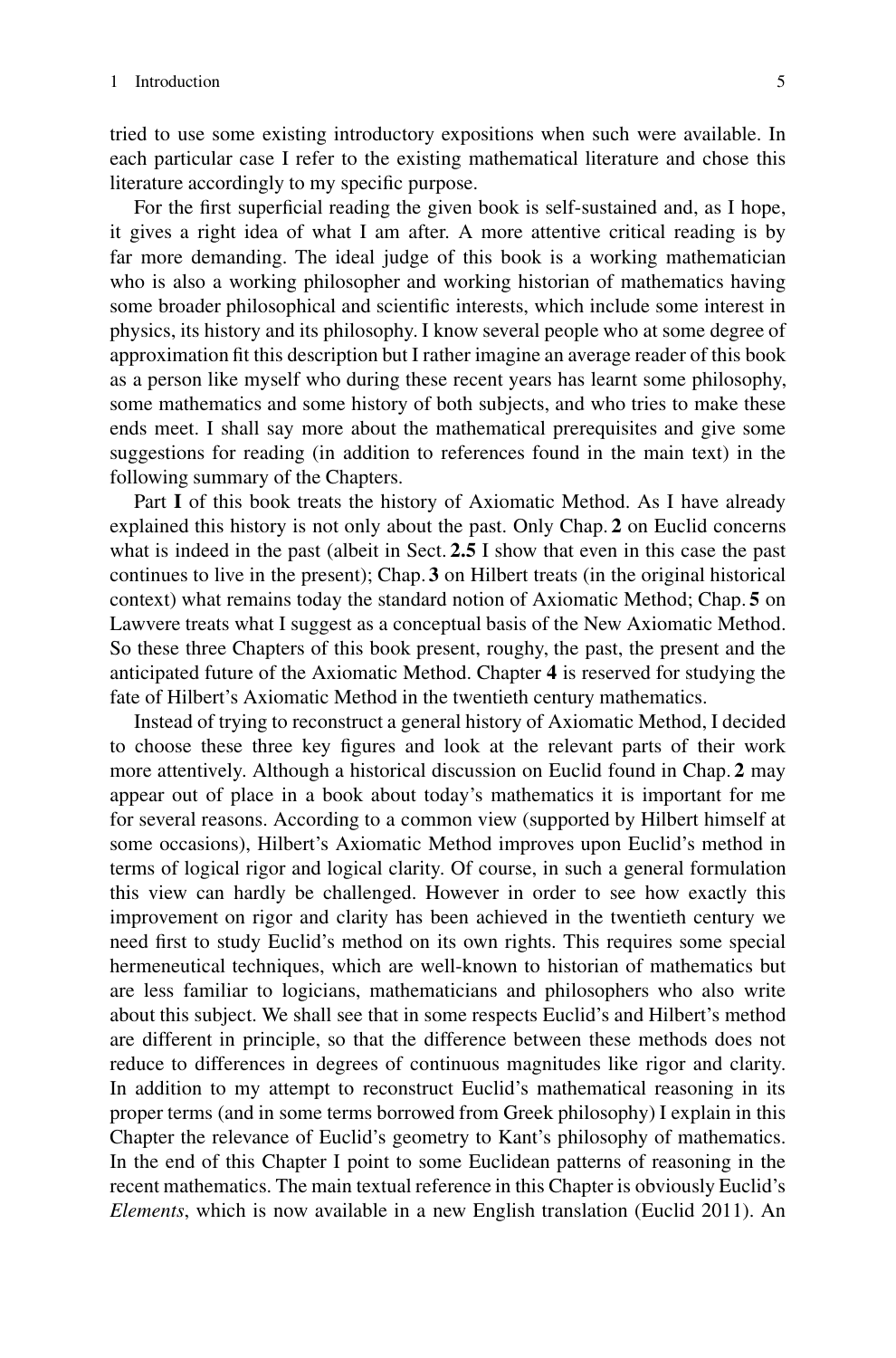interested reader who would like to study the history of Greek mathematics more broadly and would like to better understand Euclid's special place in this history (this is an important subject that I wholly skip in this book) is advised to begin with (Heath 1981, 2003) and then study more recent secondary literature.

Chapter **3** on Hilbert is also written in a historical style and contains extended quotes from Hilbert's writings. Although I leave outside the scope of my discussion most of the contemporary context of Hilbert's work I follow the development of Hilbert's own ideas rather closely and distinguish in it several stages. In its narrow historical aspect my treatment of Hilbert's work contains nothing original. However I also make an attempt to reconstruct the history of some relevant notions (or at least to keep track of their changing meaning) including the notion of being formal. This historical discussion is combined with an explanation of Hilbert's Formal Axiomatic Method, which can be used by a non-mathematical reader for the first acquaintance with this basic method of modern mathematical reasoning. Someone well acquainted with this method will find here an analysis of certain assumptions required by this method, which remain tacit when this method becomes an intellectual habit and is used automatically. I shall pay a lot of attention to philosophical remarks made by Hilbert in his presentations of Axiomatic Method trying to reconstruct Hilbert's thinking and its philosophical motivation. I also discuss in this Chapter some related subjects including the notion of logicality, diagrammatic and symbolic thinking and some others. This Chapter presents (in its historical original form) the core notion of modern Formal Axiomatic Method, which I contrast in what follows to more traditional Euclid's method, on the one hand, and to some later versions of Axiomatic Method including the anticipated New Axiomatic Method, on the other hand.

The main suggested reading for Chap. **3** is Hilbert's *Foundations of Geometry*, which exist in multiple editions including the English edition (Hilbert 1950) and some later English editions. I highly recommend this reading also to a nonmathematical reader of this book because the real subject-matter of this short masterpiece is the Axiomatic Method itself rather than geometry, and so this short book can be used as a shortcut to the modern style of mathematical thinking. For a later more developed systematic presentation of Formal Axiomatic Method and its underlying philosophy I refer the reader to Tarski's textbook (1941). This textbook presents in a very clear form a philosophical view on logic and mathematics that I discuss in my present book.

In Chap. **4** I talk about applications of Hilbert's Axiomatic Method in the twentieth century mathematics and stress the fact that it has hardly ever been used in its original form and for its originally intended purpose. I discuss from this point view some formal studies of axiomatic set theories, Bourbaki's *Elements of Mathematics Bourbaki:1939–1988* and more specifically an unpublished Bourbaki's draft (Bourbaki 1935–1939). My main observation amounts to saying that both the modern set theory and Bourbaki's structural mathematics can be described in Hilbert's terms as a *metatheory* or in Tarski's terms as a *model theory* of certain Hilbert-style axiomatic theory or, more typically, of a number of such theories. Since this metatheory or model theory itself is developed by some other means (i.e.,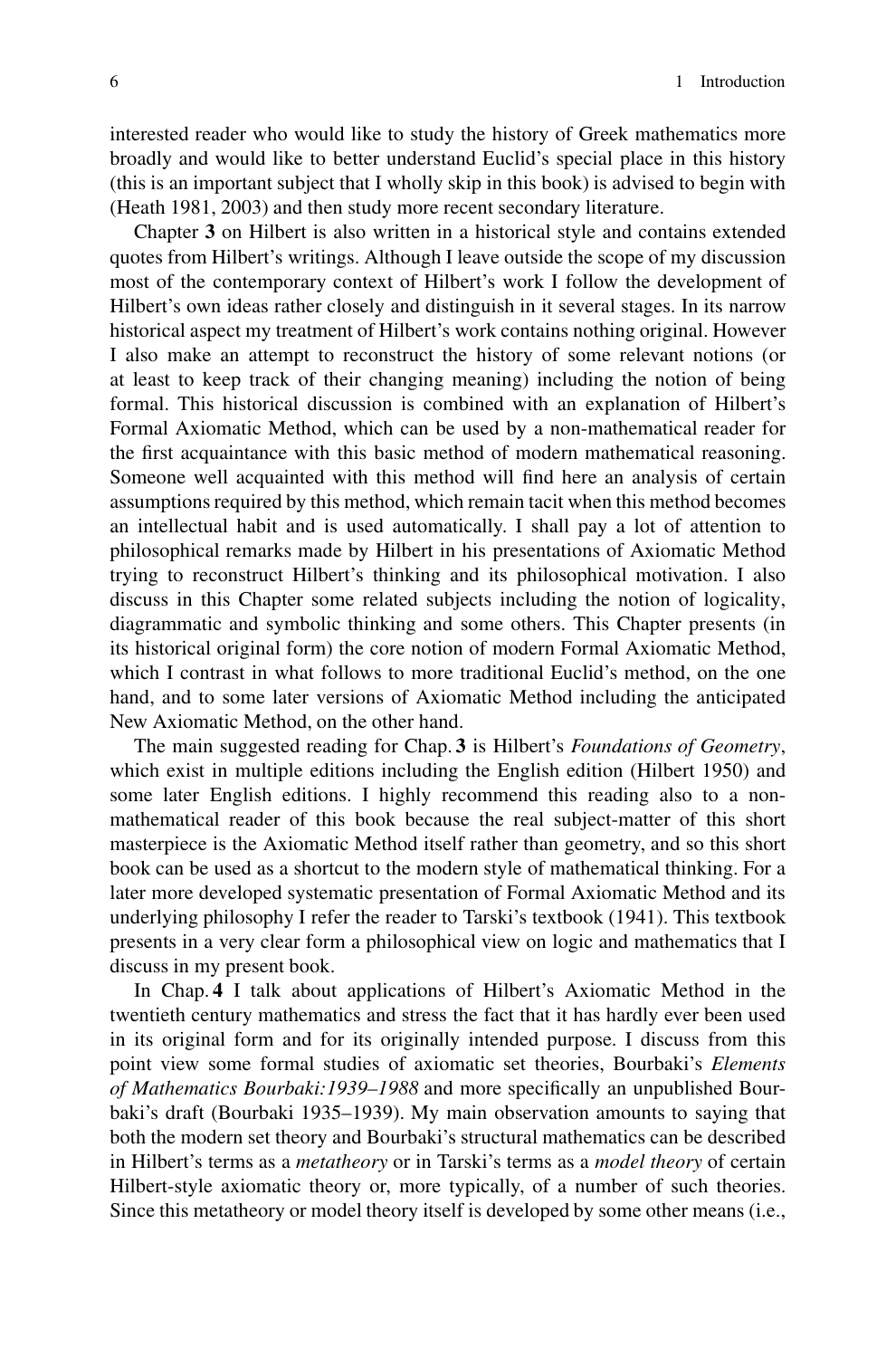*not* axiomatically in Hilbert's sense) one can say that the mainstream mathematics widely applies Hilbert's Formal Axiomatic Method only with a pinch of salt. In the mainstream structural mathematics of the twentieth century this method serves as a method of definition and constructing new concepts rather than method of building deductive theories. On the basis of this observations I criticize Hilbert's Axiomatic Method arguing that it is not apt to support mathematical theories useful in the modern physics. Finally I consider in this Chapter Tarski's topological model of intuitionistic propositional logic (Tarski 1956) and stress its unusual character: although, technically speaking, there is no big difference between modeling a given formal theory and modeling a given logical calculus, philosophically it makes a huge difference and requires a rethinking of the whole idea of Axiomatic Method. Although Tarski himself does not draw from this work such far-reaching conclusions I use this example in the following Chapter as a historical prototype of the New Axiomatic Method.

In addition to the literature referred to in Chap. **4** I suggest reading the classical introduction (Bar-Hillel et al. 1973) to the modern axiomatic set theory including its last philosophical chapter, and Galileo's *Two New Sciences* (Galilei 1974) where the author stresses the constructive experimental character of the New Science against the background of the earlier Scholastic patterns of doing science.

Chapter **5** plays a central role in this book because here I first introduce the notion of category and discuss a new notion of Axiomatic Method, which emerges in category theory and, more specifically, in categorical logic. Although categorical logic is already a well established subject (see Marquis and Reyes 2012 for a historical introduction) I decided to follow here the pattern of the first two Chapters and focus my attention on the work of one particular person, namely Lawvere, who founded this discipline in 1960s; as before I combine here a historical and a systematic orders of presentation and pay a minute attention to Lawvere's philosophical comments found throughout his writings. After presenting Lawvere's categorical axiomatization of (the category of) sets (Lawvere 1964) and of the category of categories (Lawvere 1966a), which gives the first idea of using the category theory for axiomatization, I turn to Lawvere's critique of the standard Formal Axiomatic Method as "subjective" and explain his idea of *objective* conceptual logic realized by category-theoretic means. I begin this latter discussion by considering two Lawvere's papers (Lawvere 1966b, 1967) that mark the birth of the categorical logic, and in the same context explain Lawvere's notion of quantifiers as adjoint functors to the substitution functor. Then I make a digression on Curry's *combinatorial logic*, type theory and the so-called *Curry-Howard correspondence*, and show how these conceptual developments combine in Lawvere's notion of Cartesian closed category. Then after a brief discussion on Lawvere's notions of hyperdoctrine (that conceptually connects to the discussion on homotopy type theory found in Sect. **7.9**) and functorial semantics (further discussed in Sect. **10.2**) I turn to philosophical issues and discuss the role of Hegel's dialectical logic in Lawvere's thinking, which Lawvere stresses himself at many instances. Here I provide a philosophical reconstruction of Hegel's distinction between the *objective* and the *subjective* logic and then describe how this philosophical distinction is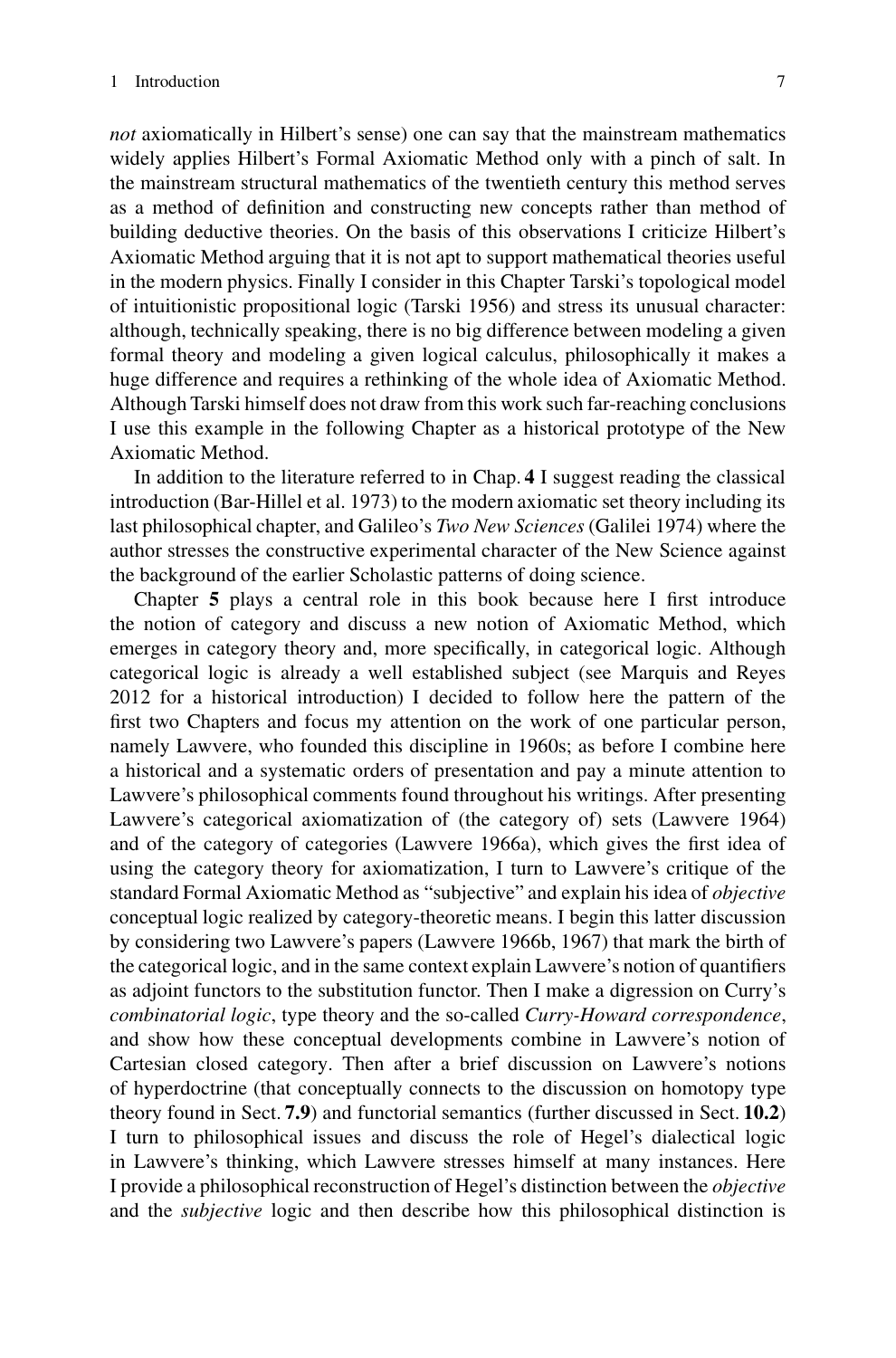realized by Lawvere with the technical means of categorical logic. This discussion helps me then for interpreting the groundbreaking paper (Lawvere 1970b) where Lawvere suggests his axiomatization of topos theory and demonstrates the strength of his notion of internal logic of a given category. In the last Chap. **10** I use Lawvere's axiomatization of topos theory as a basic example of the new axiomatic approach, which I try to describe in general terms under the title of New Axiomatic Method.

For a better understanding of Chap. **5** it would be useful if the reader get some knowledge of basic category theory beforehand (albeit this is not an absolutely necessary requirement and the reader can also follow references during the reading). For a non-mathematical reader or a reader with a modest mathematical background I recommend (Lawvere and Schanuel 1997; Lawvere and Rosebrugh 2003) coauthored by Lawvere as a very accessible introduction into the subject. For a mathematical reader not familiar with categorical logic I recommend (MacLane and Moerdijk 1992) that covers most of the mathematical material that I discuss in this Chapter (but unfortunately skips hyperdoctrines). There is a huge gap in terms of required mathematical skills between these two suggested readings and by the present day this gap has not been yet filled in spite of many very valuable attempts such as Reyes et al. (2004). I believe that there is a principle and not only technical and pedagogical difficulty involved with the project of writing a fairly elementary introduction to category, topos theory and categorical logic. The problem is that the elementary introductions like Lawvere and Schanuel (1997), Lawvere and Rosebrugh (2003), and Reyes et al. (2004) begin with considering the category of finite sets, which are first introduced naively as bags of dots and then are treated in terms of their maps. Although such an introduction is geometrical in its character the basic geometry reduces here to the geometry of bags of dots, which is a geometry of a very special sort. A genuine continuous geometry appears then only at the much more advanced level and in a much more abstract form of Grothendieck topology and Grothendieck topos, which are systematically treated in MacLane and Moerdijk (1992) and other books of the same advanced level. So it still remains, in my view, a challenging task to follow Hilbert's example and rewrite Euclidean or other simple intuitive geometry in new categorical terms. Voevodsky Univalent Foundations discussed in Sect. **7.10** appear to be a step in this direction.

Talking about elementary introductions to category theory and topos theory I would like also to mention (1992) by McLarty. The expression "elementary' theory" in the title does not stand for being easy to grasp by a beginner but is used in the technical sense of being a first-order theory in the sense of modern logic and the standard Formal Axiomatic Method. This book is a systematic presentation of category and topos theory which fully complies with the requirement of Formal Axiomatic Method and at the same time treats the internal logic of a given topos and the idea of internal description of a given topos with its internal language. So for a logically-minded philosopher habituated to formal methods this book may also serve as an introduction into the subject. I would like to stress however that since in the present book I discuss specific features of Lawvere's axiomatic thinking, which fall apart from the standard Formal Axiomatic Method, studying McLarty's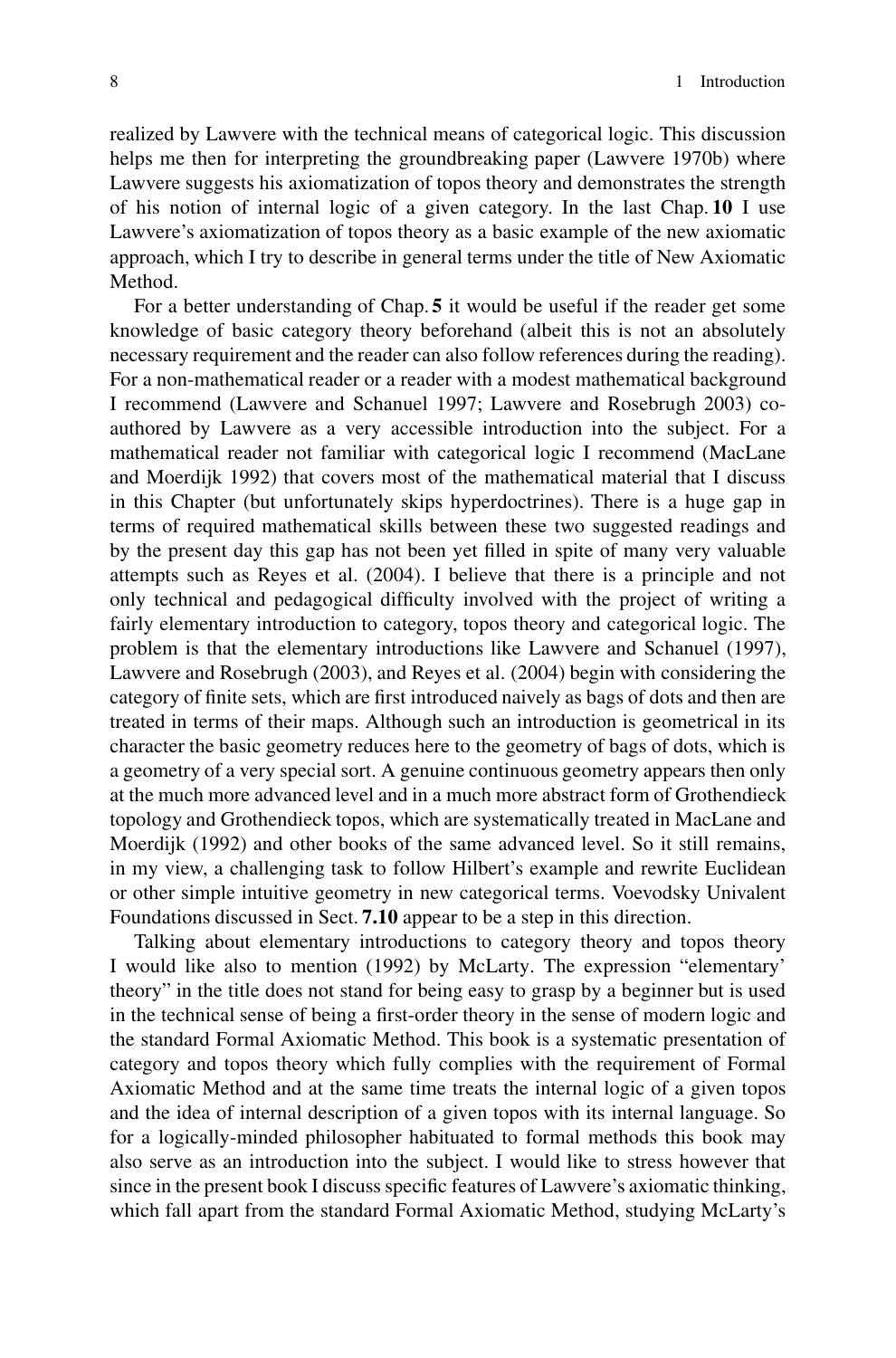book does not replace studying Lawvere's original works even if, formally speaking, McLarty's book fully covers the same subject.

Part **II** is devoted to the notion of identity (in mathematics). This may appear as a side subject with respect to the general theme of this book but it is actually not. A mathematical logicist argues like this: in order to build a mathematical theory in an axiomatic form one needs first to fix some basic logical notions like that of being the *same* (or being equal). Unless this is done beforehand and quite independently from the content of any particular mathematical theory, so the argument goes, no axiomatic construction of mathematical theories is possible. A similar point can be made, of course, about other logical notions including logical connectives "and", "or", the notion of logical inference, of truth-value, etc. This standard logicist argument does not go through in the case of categorical logical, or at least it does not go through immediately, because the categorical logic *internalizes* the logical notions, i.e., reconstructs them in terms of a given mathematical theory (see Sects. **5.9** and **10.3**). This applies to logical connectives, the relation of inference, quantifiers, truth-values and to some other logical notions. It also applies to the logical identity relation but this case turns to be both more difficult and more mathematically and philosophically interesting than other cases. So I treat it systematically in the two consequent Chapters making the Part **II**.

In Chap. **6** I consider the question of identity/equality in mathematics in general beginning with some naive observations and historical examples. In particular, I briefly consider Plato's view according to which the mathematical equality is a weak form of strict identity: while the latter applies only the ideal world of Forms the former applies in the world of mathematics, which takes an intermediate position between the world of immutable Forms and the world of changing material beings. Plato's theory is an echo of the modern mathematical structuralism discussed later in Chap. **9**. In Chap. **6** I also show the significance of discussions about identity in mathematics in Frege's and Russell's works for establishing the logicist view on mathematics in the end of the nineteenth and the beginning of the twentieth century. Then I turn to more theoretical subjects including a discussion on classes and individuals, and a discussion of the distinction between logical extension and logical intension. This Chapter resumes with a discussion on Martin-Löf's intuitionistic type theory (Martin-Löf 1984) that provides a theory of identity types, which is very non-trivial in the intensional case. I compare Martin-Löf's approach to identity with Frege's approach and reconsider Frege's famous *Venus* example through the optics of Martin-Löf's type theory.

Chapter **7** continues to treat the issue of identity but this time with new approaches coming from category theory and some related fields. In the beginning of this Chapter I stress the conceptual similarity and the conceptual difference between the logical notion of relation and geometrical notion of transformation aka mapping or simply map. On this basis I re-introduce the notion of category with a naive geometrical example, stress the geometrical origin of categorical thinking and the relationships between category theory and Klein's *Erlangen Program*. (I come back to this topic in Sect. **9.6**). Then I turn to more advanced geometrically motivated categories and show how they realize the idea of identity as a map (rather than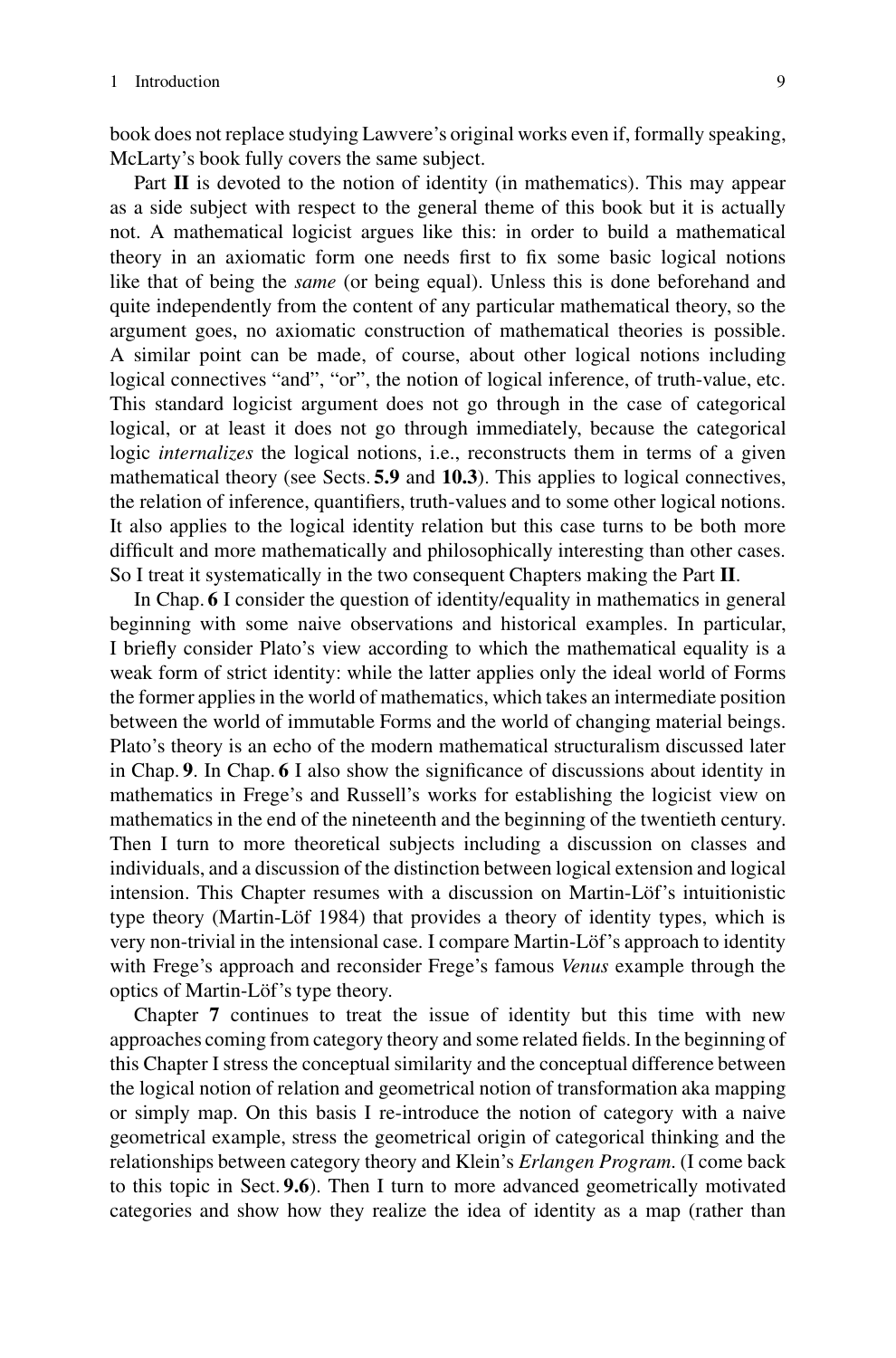a relation). In particular, I consider Bénabou's *fibered categories* (Bénabou 1985) and higher categories (aka *n*-categories) – first in an abstract form and then in the geometrical form of homotopy categories. So I approach the hot subject of *homotopy type theory*, which brings together identity types of Martin-Löf's type theory and the geometrical approaches to identity and the homotopical higher category theory. When I began to study these two subjects about 10 years ago the precise mathematical connection between them was not yet established and the mathematical discipline of homotopy type theory did not yet exist. So it was for me a great relief to learn that these ideas combine not only at the level of speculative philosophy but also in precise mathematical terms. I conclude this Chapter with a presentation of Voevodsky's new foundations of mathematics that he calls Univalent Foundations (Voevodsky 2010, 2011; Voevodsky et al. 2013). In Chap. **10** I refer to the Univalent Foundations as an example of a new form of axiomatic presentation along with the example of Lawvere's axiomatic topos theory.

As a general mathematical reading for Part **II** I recommend Leinster's book (2004) on higher category-theory, which has great pedagogical advantages, Granstrom's book (2011) on type theory, which also provides a philosophical perspective on this theory, Jacob's book (1999) that stresses the link between categorical logic and type theory. The homotopy type theory has been not yet exposed in textbooks but there are very clear expository papers and the collective monograph (Awodey and Warren 2009; Awodey 2010; Voevodsky et al. 2013).

Last Part **III** of the book treats two different subjects, which fall under the scope of Hegel-Lawvere's distinction between objective and subjective features of logic and mathematics. In Chap. **8** I discuss the issue of mathematical intuition from a historical perspective and argue using some historical examples that mathematical intuitions change through the historical time at least as rapidly as do mathematical concepts. The main purpose of this Chapter is to refute the popular opinion according to which mathematics always develops by increasing its degree of abstractness and according to which the highly abstract character of modern mathematical concepts does not allow for a faithful intuitive representation in principle. I suggest an alternative picture of the historical development of mathematics where concepts and intuitions develop side-by-side but sometimes the conceptual development takes over the intuitive development and sometimes, on the contrary, the intuitive development takes over the conceptual one.

I expect that a phenomenologically-minded philosophical reader may object that what I discuss is not the strict philosophical notion of intuition but rather a commonsensical meaning of the word "intuition" as a bunch of helpful analogies borrowed from the everyday life or elsewhere. I argue in this Chapter that the changing mathematical intuition that I describe qualifies at least as intuition in Kant's sense of the term. The lack of discussion of Husserl's views is indeed a significant lacuna of this Chapter that I cannot easily fix. So I leave it for a future work.

Although I wholly share Lawvere's Hegelian view concerning the objective character of scientific logic (which perfectly squares with Cassirer's view on the place and the role of mathematics and logic expressed in the above epigraph) I also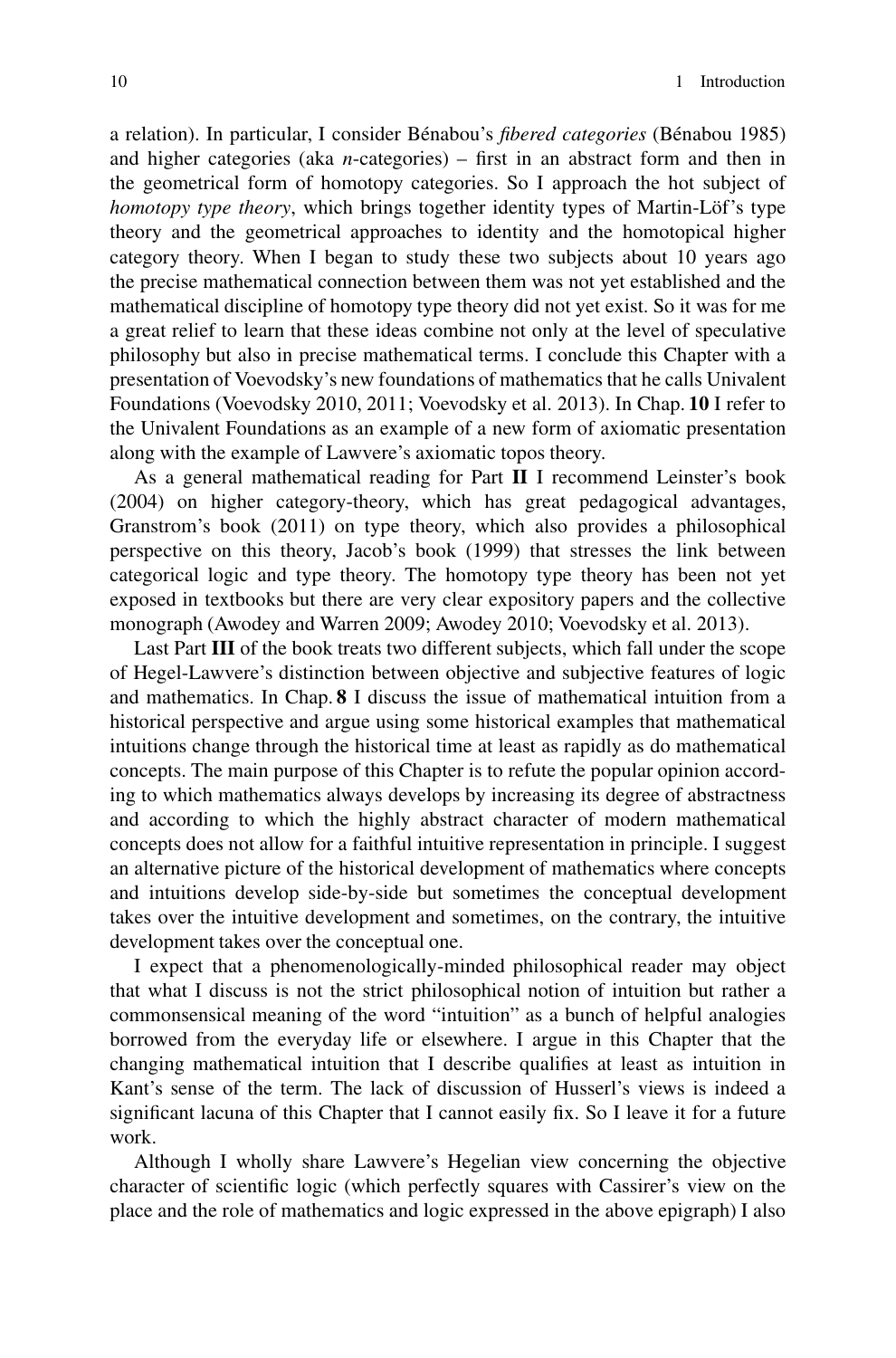stress the role of the subjective intuition because it provides the necessary link that connects the pure mathematics to the individual sensual experience to the scientific empirical methods to the whole body of empirical science. Without such a link Hegel's objective dialectical logic too easily turns into a new form of speculative dogmatic metaphysics wholly detached from reality. One may suggest that since the dogmatic dialectics is an obvious oxymoron it cannot refer to anything real. But the dialectical logic quite rightly protects one from such naive conclusions made on abstract logical grounds: as a matter of painful historical fact the examples of dogmatic misuse of philosophical dialectics are abound.<sup>[1](#page-10-0)</sup>

In Chap. **9** I discuss structuralism including its mathematical variety. Considering structuralism as a suggestive idea rather than a system of stable philosophical views I argue against the received view according to which category theory brings about a new variety of structuralism and provides a new framework for developing structural mathematics. I recognize the role of structural thinking in the development of category theory and describe this role in this Chapter. In particular, I elaborate on Eilenberg and Mac Lane's idea of category theory as a continuation of Klein's *Erlangen Program* (Eilenberg and MacLane 1945). This very analogy allows me to specify the crucial difference between Klein's structural thinking and new categorical thinking: when groups are generalized up to categories the notion of invariant structure is replaced by the notion of covariant or contravariant functor. I argue that the structuralist thinking about functoriality in terms of preservation of invariant structures is, generally, inappropriate; then I suggest a different philosophical view (or rather another suggestive idea) where the notion of functoriality (i.e., of co- and contravariance) becomes central. Although this conceptual development begins with a mere generalization of the structuralist *Erlangen Program* it brings about a new view, which is very unlike the structuralist view. In the end of this Chapter (Sect. **9.8**) I suggest a purely geometrical way of thinking about categories alternative to the more convenient way of thinking about categories as categories of structures. The basic idea here is thinking of geometrical objects as maps from types (of geometrical objects) to spaces. I demonstrate this approach with some elementary examples from the twentieth century geometry. Thus in my suggested post-structuralist picture the notion of object (this time understood as a map) becomes once again central.

The conceptual change described in Chap. **9** affects not only the choice of structures explored with the Formal Axiomatic Method but also this method itself. So in the concluding Chap. **10** I make the long-promised attempt to describe the New Axiomatic Method more systematically. I first describe the two basic functions of Axiomatic Method, which Lawvere calls the *unification* and the *concentration*. Here I contrast the unificatory strategy of the New Method to the more traditional unificatory strategy of Formal Axiomatic Method, which has a structuralist and a logicist underpinning. Then I describe the *concentration* part, which turns to be

<span id="page-10-0"></span><sup>&</sup>lt;sup>1</sup>Unlike the older forms of dogmatism the more recent dialectical dogmatism does not use any fixed system of beliefs but enforces a permanent organized change of one's beliefs on changing pragmatic grounds (political, economical, etc.).